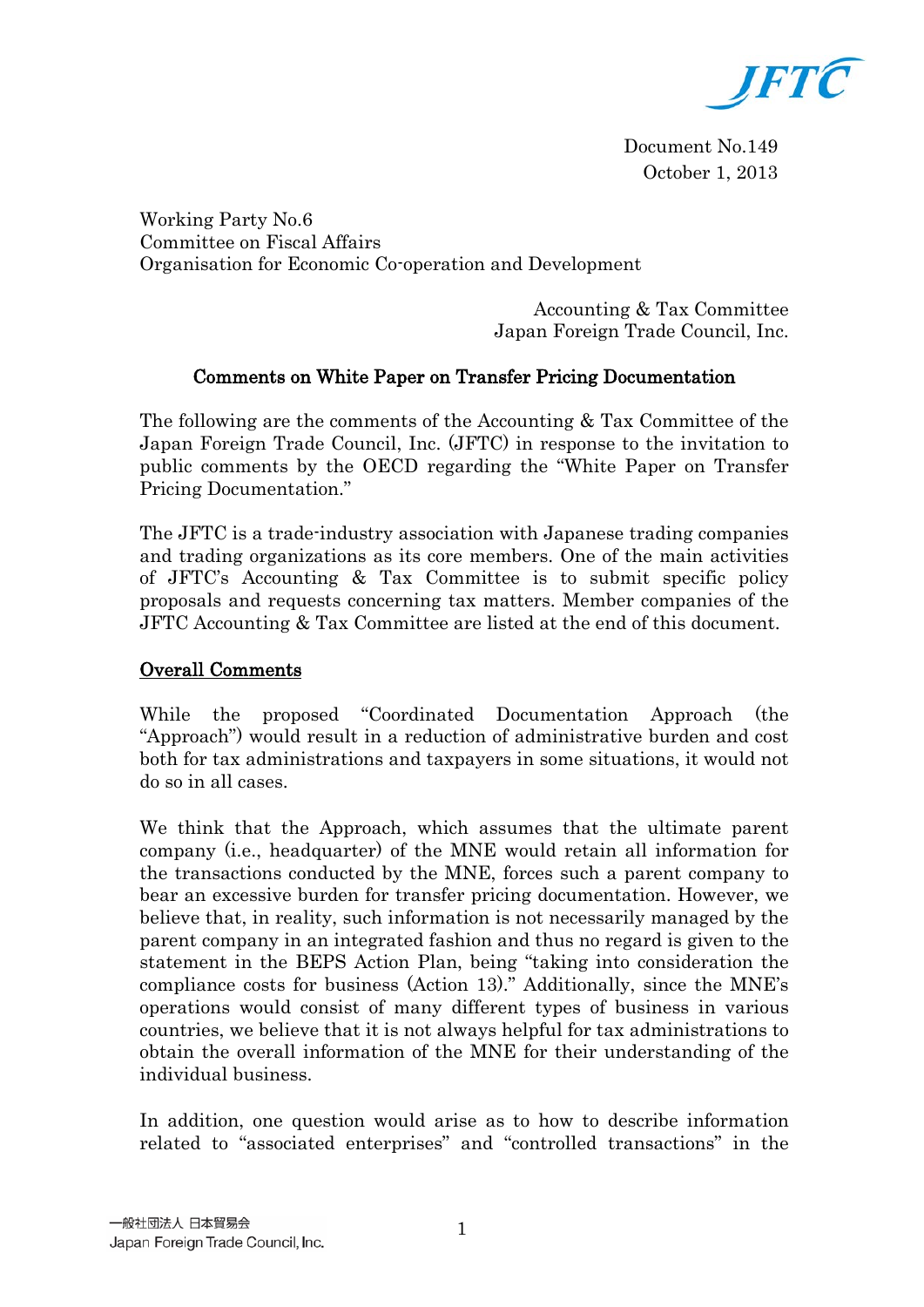

Master File in a uniform manner, as the definitions of such terms are different on a country-by-country basis.

Further, although there might not be any limitation in sharing information in the Master File among associated enterprises which are all, directly or indirectly, 100% owned, there may be significant limitations in doing that among enterprises which are not wholly owned.

Assume that Company P establishes a subsidiary (Company S) jointly with an unrelated enterprise (Company A) and, for transfer pricing purposes, Company P and Company S are associated enterprises. In this case, even if Company P and Company A are business partners for the specific business conducted by Company S in that specific region, they might be competitors for other business in the other regions. In addition, especially when Company P is a listed company, the scope of information Company P can disclose to unrelated entities might be heavily restricted under the relevant laws and regulations applying to a listed company. Even if, in such a situation, Company P has to provide the Master File to Company S when preparing the transfer pricing documentation package, Company P would have to limit the information in the Master File to ensure compliance with that which can be publicly disclosed.

The Coordinated Documentation Approach is one of the accepted approaches. However legal and business restrictions, including those issues stated above, should be taken into account when considering how associated enterprises should be grouped for documentation purposes and the extent of the information to be contained in the Master File. Also the Coordinated Documentation Approach should not be the only acceptable approach available to taxpayers.

Finally, we would like to emphasize the point that there are cases where, due to some operational issues, transfer pricing documents prepared by enterprises are not effectively used for transfer pricing risk assessment or audits and do not contribute to the achievement of the intended purpose. As some tax administrations have less well established procedures for the utilization of transfer pricing documents, they do not understand or thoroughly read the detailed contents of the documents. We consider that this White Paper should bring up such operational issues of tax administrations and also should suggest specific countermeasures against the issues.

### Specific Comments

### Power to compel production of information

Paragraph 61: This paragraph states that "it is therefore essential that the tax administration's power to compel production of information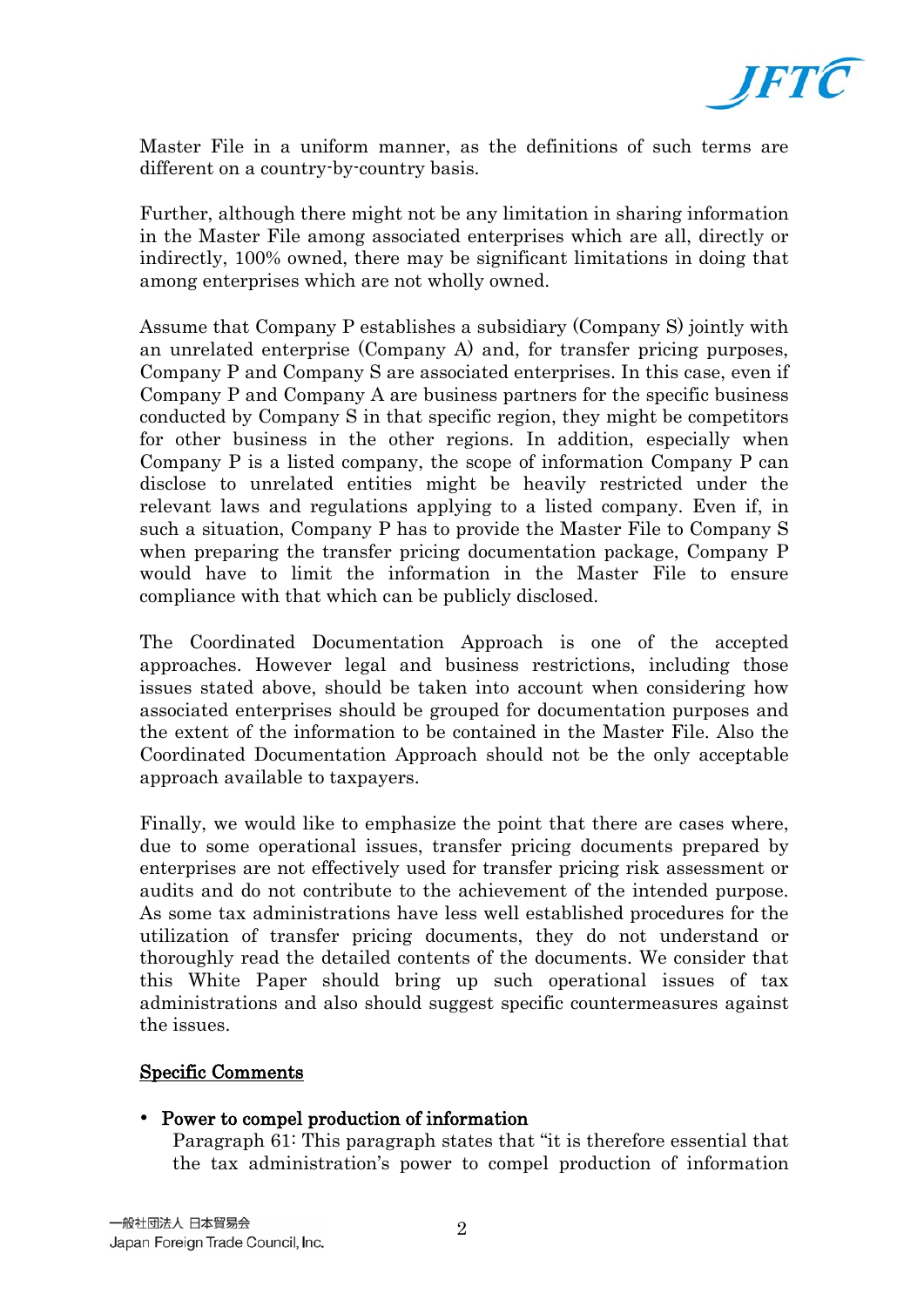

during the course of an audit extend beyond the country's borders" in the case where "the required documents (are) in the possession of members of the MNE group other than the local affiliate under examination." However, we believe that, as a general rule, a tax administration's rights under a tax audit should be effective only within that tax jurisdiction. Therefore, we would request that you appropriately modify the wording so that tax administrations do not mistakenly believe that they have carte blanche audit powers which extend beyond their jurisdiction.

### Languages

Paragraph 77: Generally, it is global standard practice to use documents written in English in conducting cross-border business. Therefore a consensus that it is sufficient to prepare transfer pricing documents in English (not the country specific language) would result in a significant reduction of the administrative burden.

## • Information to be contained in Master File

Paragraph 82 (Table 1): According to the list in the Table 1, information to be contained in the Master File consists of five items, i.e., (1) Overview of MNE, (2) Description of MNE's business(es), (3) MNE's intangibles, (4) MNE's intercompany financial activities, (5) MNE's financial and tax positions.

However, where the MNE is a listed company group, at least some of information required by (1), (2) and (5), would be publicly available in the MNE's legally required periodic financial reporting disclosures (annual report, security report to be filed to the relevant Stock Exchanges, etc.). The duplication of that information in the Master File would create an unnecessary burden. Therefore, we consider that it should be sufficient for taxpayers to provide tax administrations with the source documents, such as the annual report prepared for financial reporting purposes, to satisfy the Master File requirements.

Also, as stated above, we believe consideration should be given to cases where the scope of information taxpayers can include in the Master File is limited to the information permitted or required to be disclosed for financial reporting purposes, under the relevant local laws and regulations.

Further, APA, MAP and/or tax rulings are exclusive agreements between/with specific tax authorities and as such the taxpayer is sometimes required to maintain confidentiality. Therefore, such information should not be contained in the Master File, but may be contained in the Local File as required.

## Local File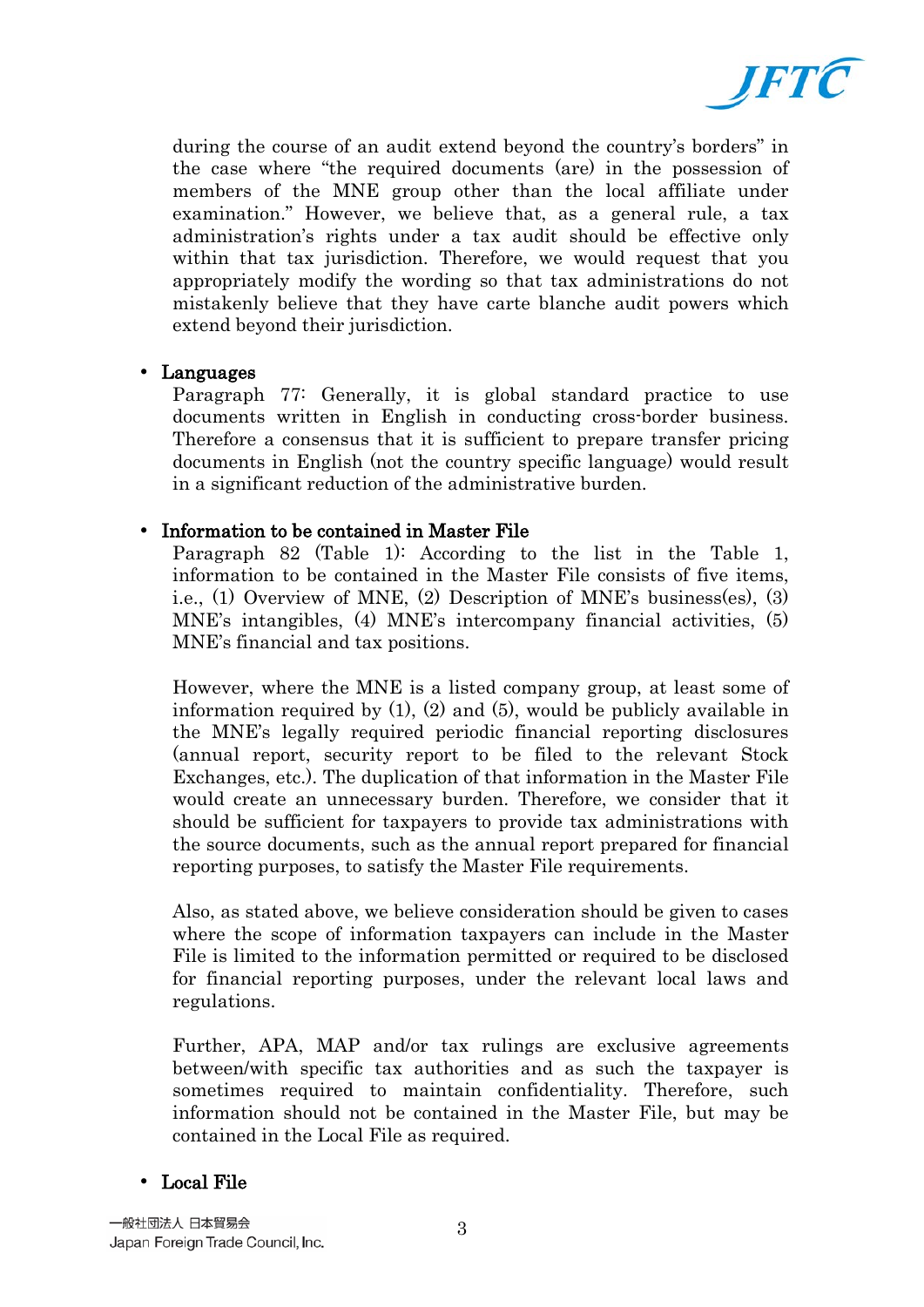

Paragraph 82 (Table 2): We would request you to address countermeasures for the possibility that one fact could lead to different results from transfer pricing analysis due to differences in methodologies among countries.

In addition, we would like to emphasize it should be addressed in the Work Paper that, depending on the case, it is not appropriate that a tax administration in one jurisdiction requests the taxpayer being audited to submit a Local File prepared for a legally separate enterprise located in another jurisdiction.

## • Timing Issues

Paragraph 83: For timing issues (i.e., which elements of the documentation packages should be provided at the time the tax return is filed or upon a more detailed audit), we consider that, since, in many cases, it is difficult for taxpayers to collect information of the comparables in a timely manner, it would be better to defer the timing until the audit, which would result in a more appropriate transfer pricing analysis that would bring about benefits to both tax administrations and taxpayers.

Especially, for many small companies without any in-house tax department, accounting staff would usually prepare the tax filings after the year-end accounting closing and the relevant financial audit work. Therefore, in discussing the timing issues, it should be recognized that it is a significant burden for such companies to prepare the transfer pricing documents while they are completing such accounting work.

### • Materiality standards

Paragraph 83: We agree that it is very important to set certain materiality standards for information to be contained in the documentation packages, to reduce administrative burden and improve efficiency of risk assessment work.

## • Incentives for complying with transfer pricing documentation

Paragraph 83: Unfavorable situations for taxpayers should not arise where the taxpayers have complied with documentation requirements. As a matter of course, taxpayers would bear certain burden and cost due to the documentation work required. However as long as taxpayers prepare the transfer pricing documentation based on appropriate analysis, the burden of proof should be shifted from taxpayers to tax administration and the taxpayers should be relieved from penalties on any transfer pricing adjustments arising. Such an incentive system granted to taxpayers who make appropriate transfer pricing documentation would promote a cooperative relationship between tax administrations and taxpayers, which would result in the benefits both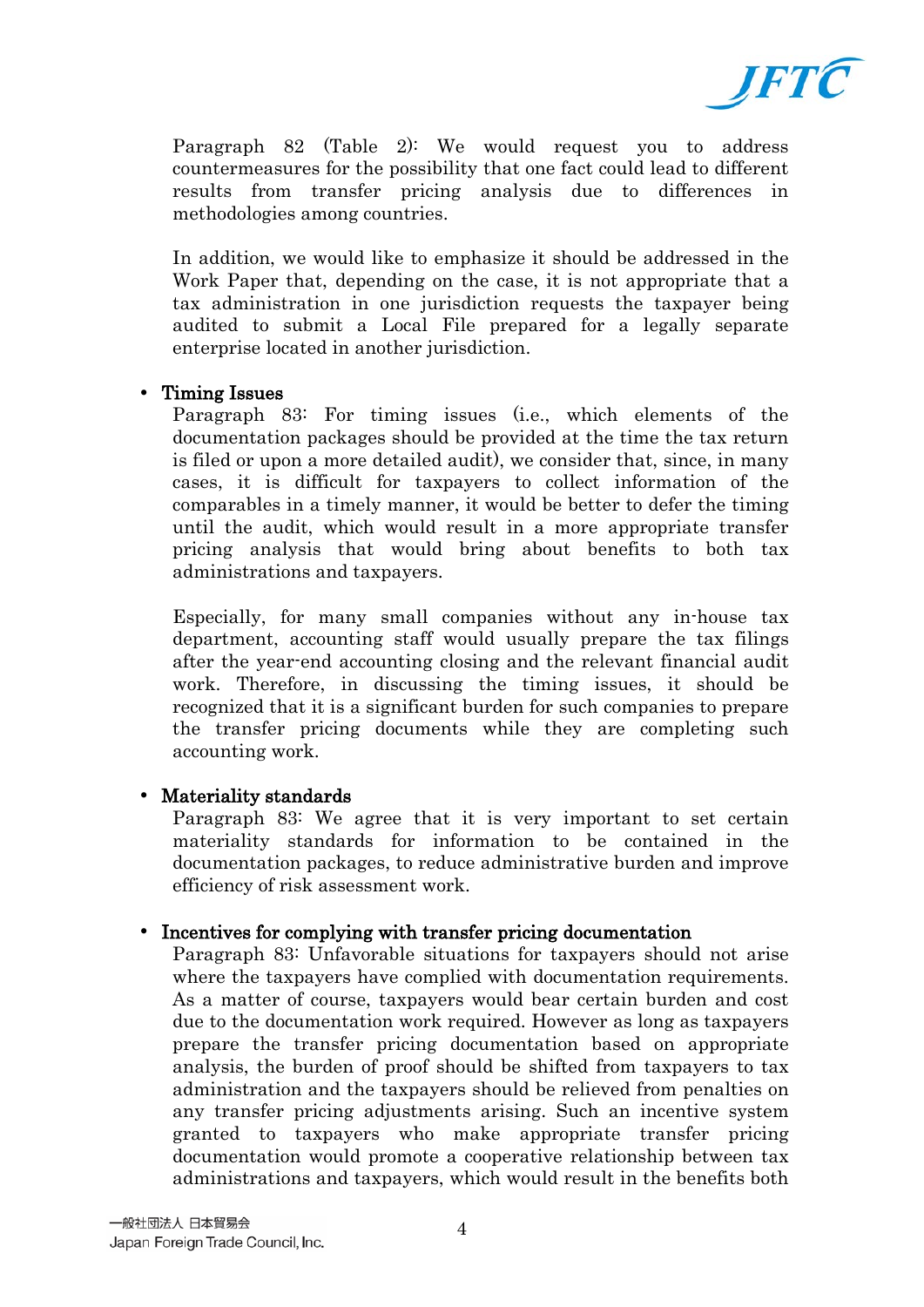

for tax administrations and taxpayers that administrative work is reduced, predictability for tax consequences is ensured and the taxpayers' compliance system is enhanced.

### Uniformity of forms

Paragraph 83: In some situations, it might result in greater efficiency to use a standard form. However, in some situations, the use of a standard form may result in information, critical for the tax administration's understanding of the big picture (or so as not to misunderstand the taxpayer's business), being omitted. Also we consider it unreasonable that, in some countries, the mere fact that taxpayers do not follow certain formality requirements can result in the failure to qualify for penalty protection granted to taxpayers under the relevant domestic tax laws and/or regulations. Therefore, although we have no objection to guidance for the framework of the documentation packages being provided, we consider that certain flexibility in the format of documentation should be retained so that the fundamental purpose of the transfer pricing documentation can be achieved.

## Japan Foreign Trade Council, Inc.

World Trade Center Bldg. 6th Floor, 4-1, Hamamatsu-cho 2-chome, Minato-ku, Tokyo 105-6106, Japan URL. http://www.jftc.or.jp/

### Members of the Accounting & Tax Committee of JFTC

CBC Co., Ltd. Chori Co., Ltd. Hanwa Co., Ltd. Hitachi High-Technologies Corporation Inabata & Co., Ltd. ITOCHU Corporation Iwatani Corporation JFE Shoji Trade Corporation Kanematsu Corporation Kowa Company, Ltd. Marubeni Corporation Mitsubishi Corporation Mitsui & Co., Ltd. Nagase & Co., Ltd.